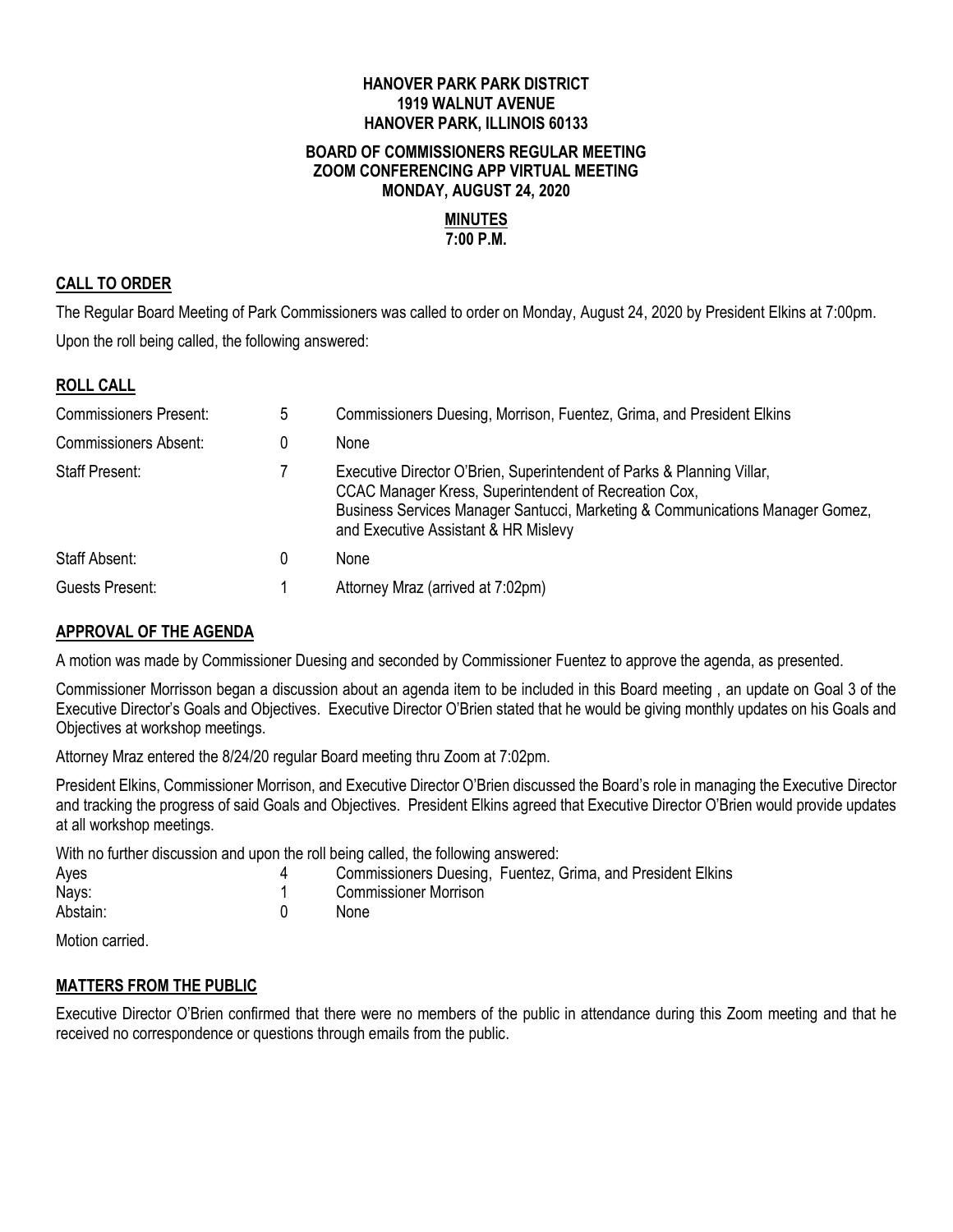## **APPROVAL OF THE MINUTES**

A motion was made by Commissioner Duesing and seconded by Commissioner Fuentez to approve the 7-13-20 Workshop Meeting Minutes, 7-27-20 Budget and Appropriations Public Hearing Minutes, and 7-27-20 Regular Board Meeting Minutes, as presented.

President Elkins pointed out a mistake in the 7/27/20 regular Board Meeting minutes that required updating his title in order for the minutes to be approved.

With no further discussion and upon the roll being called, the following answered:

| Ayes     | Commissioners Duesing, Morrison, Fuentez, Grima, and President Elkins |
|----------|-----------------------------------------------------------------------|
| Nays:    | None                                                                  |
| Abstain: | None                                                                  |

Motion carried.

#### **ATTORNEY'S REPORT**

Attorney Mraz confirmed that there was no new business to discuss regarding the Attorney's Report.

#### **TREASURER'S REPORT**

A motion was made by Commissioner Fuentes and seconded by Commissioner Duesing to accept the Treasurer's Report for the month ending July 31, 2020, as presented. President Elkins confirmed the motion and second.

Manager Santucci highlighted that the District received approximately \$210,640 in tax revenue. She added that the 2020A Series General Obligation Bond debt schedule was added ti the back of this report.

With no further discussion and upon the roll being called, the following answered:

| Ayes     | Commissioners Duesing, Morrison, Fuentez, Grima, and President Elkins |
|----------|-----------------------------------------------------------------------|
| Nays:    | <b>None</b>                                                           |
| Abstain: | <b>None</b>                                                           |

Motion carried.

#### **COMMITTEE REPORTS**

**A. Finance –** Statement of Cash Receipts and Disbursements (May 1, 2020 through July 31, 2020)

A motion was made by Commissioner Fuentes and seconded by Commissioner Duesing to accept the Statement of Cash Receipts and Disbursements May 1, 2020 through July 31, 2020, as presented. President Elkins confirmed this motion and second for the record.

With no further discussion and upon the roll being called, the following answered:

| Ayes     | Commissioners Duesing, Morrison, Fuentez, Grima, and President Elkins |
|----------|-----------------------------------------------------------------------|
| Nays:    | <b>None</b>                                                           |
| Abstain: | <b>None</b>                                                           |

Motion carried.

#### **WARRANT**

A motion was made by Commissioner Fuentez and seconded by Commissioner Duesing to approve Warrant #20-21-04 covering check numbers 80382-80402 from the Payroll Checking Account in the amount of \$106,120.28 and check numbers 62757-62844 from the General Corporate Checking Account in the amount of \$192,454.44 for a Grand Total Warrant in the amount of \$298,547.72 President Elkins confirmed this motion and second for the record.

With no further discussion and upon the roll being called, the following answered:

| Ayes     | Commissioners Duesing, Morrison, Fuentez, Grima, and President Elkins |
|----------|-----------------------------------------------------------------------|
| Nays:    | None                                                                  |
| Abstain: | None                                                                  |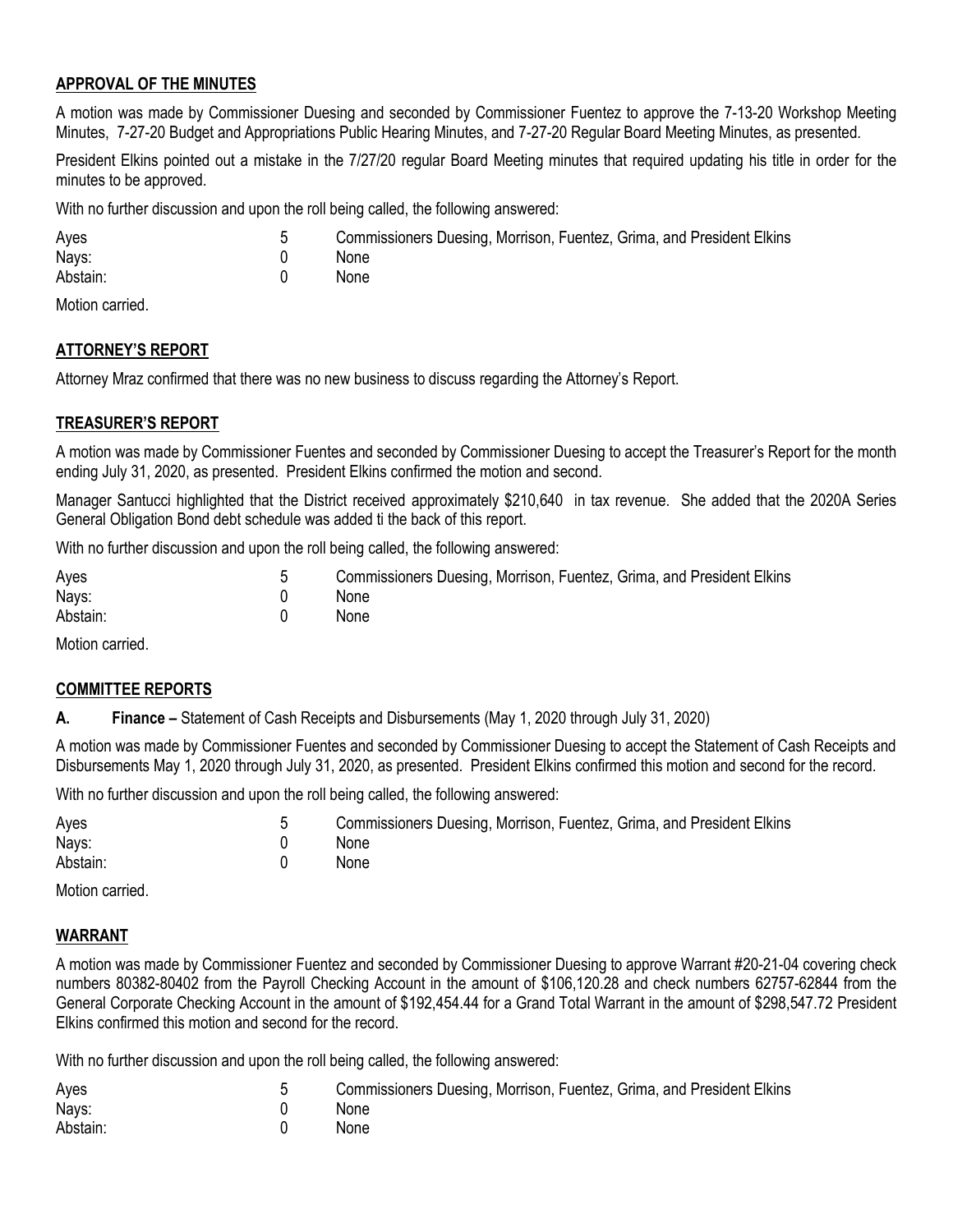Motion carried.

## **NEW BUSINESS**

**A. Resolution #20-21-09 –** A Resolution Approving of Executive Session Minutes and Determining Which Minutes to Release or Hold.

A motion was made by Commissioner Duesing and seconded by Commissioner Fuentez to approve Resolution #20-21-09, A Resolution Approving of Executive Session Minutes and Determining Which Minutes to Release or Hold, as presented. President Elkins confirmed the motion and second.

With no further discussion and upon the roll being called, the following answered:

| Ayes     | Commissioners Duesing, Morrison, Fuentez, Grima, and President Elkins |
|----------|-----------------------------------------------------------------------|
| Nays:    | None                                                                  |
| Abstain: | None                                                                  |

Motion carried.

**B. Resolution #20-21-10 –** A Resolution Approving of the PACT Agreement Between the Hanover Park Park District and Trane U.S., Inc

A motion was made by Commissioner Duesing and seconded by Commissioner Grima to approve Resolution #20-21-10, A Resolution Approving of the PACT Agreement Between the Hanover Park Park District and Trane U.S., Inc., as presented.

Executive Director O'Brien reminded the Board that the District was looking to work with Trane on the Energy Savings Program outlined in the PACT agreement currently up for consideration. President Elkins congratulated Executive Director O'Brien, key staff leading this project, and Attorney Mraz for bringing this agreement to the Board since it would provide energy savings and new equipment like HVAC, and lighting.

With no further discussion and upon the roll being called, the following answered:

| Ayes     | Commissioners Duesing, Morrison, Fuentez, Grima, and President Elkins |
|----------|-----------------------------------------------------------------------|
| Nays:    | None                                                                  |
| Abstain: | None                                                                  |

Motion carried.

**C. Resolution #20-21-11 –** A Resolution Ratifying the 2021 Assessment Between the Hanover Park Park District and the Northwest Special Recreation Association (NWSRA)

A motion was made by Commissioner Duesing and seconded by President Elkins, to approve Resolution #20-21-11, A Resolution Ratifying the 2021 Assessment Between the Hanover Park Park District and the Northwest Special Recreation Association (NWSRA), as presented.

Executive Director O'Brien gave the Board a recap of NWSRA's Member District Assessment and reminded that there was no increase in member dues from the year prior.

With no further discussion and upon the roll being called, the following answered:

| Ayes     | Commissioners Duesing, Morrison, Fuentez, Grima, and President Elkins |
|----------|-----------------------------------------------------------------------|
| Nays:    | <b>None</b>                                                           |
| Abstain: | None                                                                  |

Motion carried.

**D. Resolution #20-21-12 –** A Resolution Approving of the Independent Contractor Agreement Between the Hanover Park Park District and Hot Shots, LLC

A motion was made by Commissioner Duesing and seconded by Commissioner Fuentez, to approve Resolution #20-21-12, A Resolution Approving of the Independent Contractor Agreement Between the Hanover Park Park District and Hot Shots, LLC, as presented.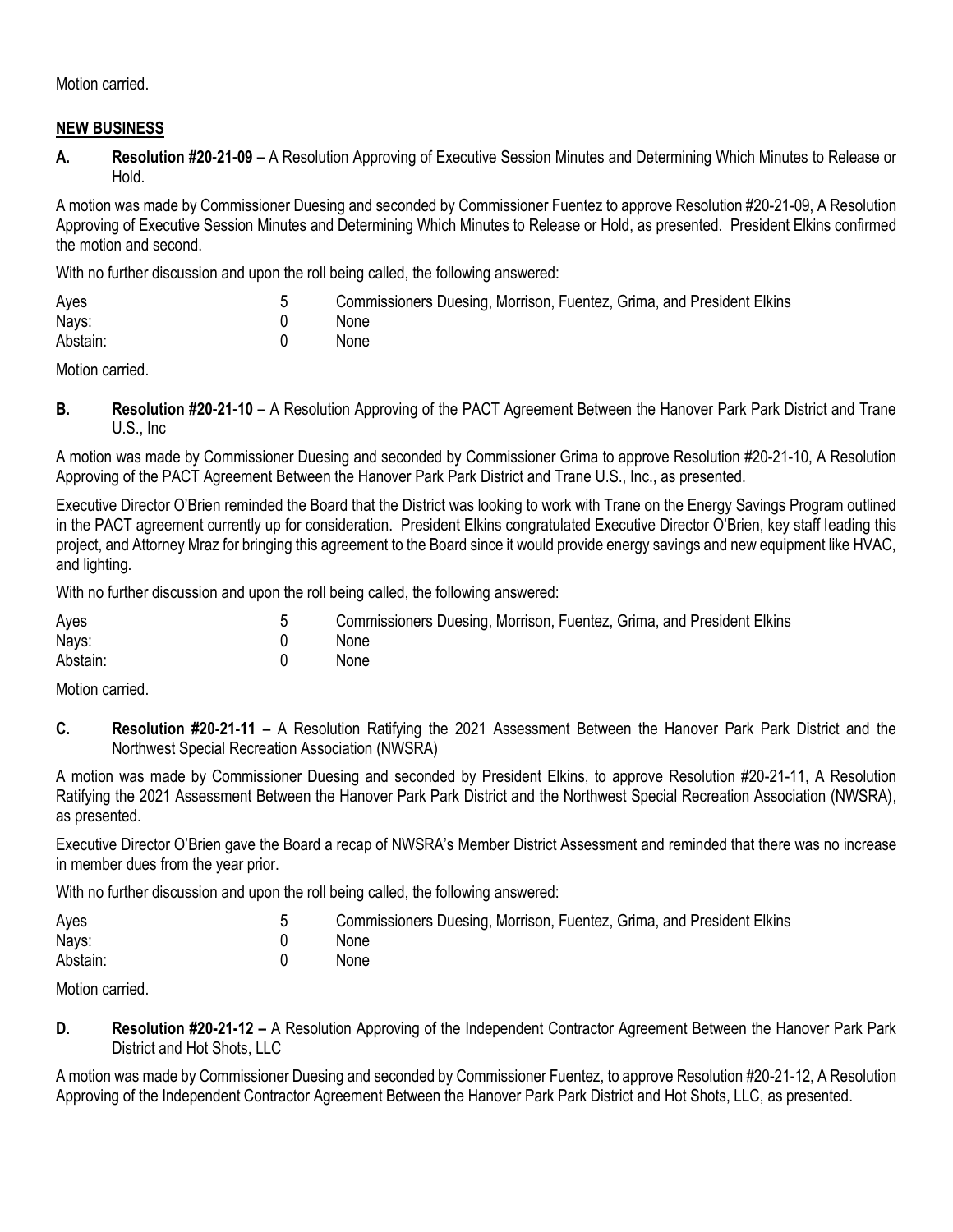Superintendent Cox shared her screen for a visual representation of the revisions that the Board requested be made in the last meeting where this agreement was reviewed. This revision was omitting #5 in the agreement, which references prior services provided by this contractor, but this is the District's first experiences working with this contractor. She informed the Board that the revision was made and signed off on by the contractor, but the District didn't have the signed contract back in time to be included in that night's meeting packets.

With no further discussion and upon the roll being called, the following answered:

| Ayes     | Commissioners Duesing, Morrison, Fuentez, Grima, and President Elkins |
|----------|-----------------------------------------------------------------------|
| Nays:    | <b>None</b>                                                           |
| Abstain: | <b>None</b>                                                           |

Motion carried.

**E. Resolution #20-21-13 –** A Resolution Approving of the Independent Contractor Agreement Between the Hanover Park Park District and Young Grasshopper, LLC d/b/a Code Ninjas Bartlett

A motion was made by Commissioner Duesing and seconded by Commissioner Grima, to approve Resolution #20-21-13, A Resolution Approving of the Independent Contractor Agreement Between the Hanover Park Park District and Young Grasshopper, LLC d/b/a Code Ninjas Bartlett, as presented.

With no further discussion and upon the roll being called, the following answered:

| Ayes     | Commissioners Duesing, Morrison, Fuentez, Grima, and President Elkins |
|----------|-----------------------------------------------------------------------|
| Nays:    | <b>None</b>                                                           |
| Abstain: | <b>None</b>                                                           |

Motion carried.

## **CORRESPONDANCE**

None

# **OTHER**

President Elkins highlighted the following dates and items:

- **A.** Labor Day Monday, September 7, 2020 Community Center and CCAC closed
- **B.** Next Workshop Meeting September 14, 2020 @ 7pm Zoom Conferencing App

President Elkins informed that at this meeting Executive Director O'Brien will be presenting a proposed schedule for Board Committee Meeting dates.

- **C.** Next Regular Board Meeting September 28, 2020 @ 7pm Zoom Conferencing App
- **D.** Next Foundation Meeting September 28, 2020 @ 6pm Zoom Conferencing App

# **ADJOURNMENT**

A motion was made by Commissioner Duesing and seconded by Commissioner Fuentez to adjourn the August 24, 2020 Board of Commissioners Regular Board Meeting at 7:20pm.

There being no further discussion the following answered:

| 5 | All  |
|---|------|
| O | None |
| 0 | None |
|   |      |

Motion carried.